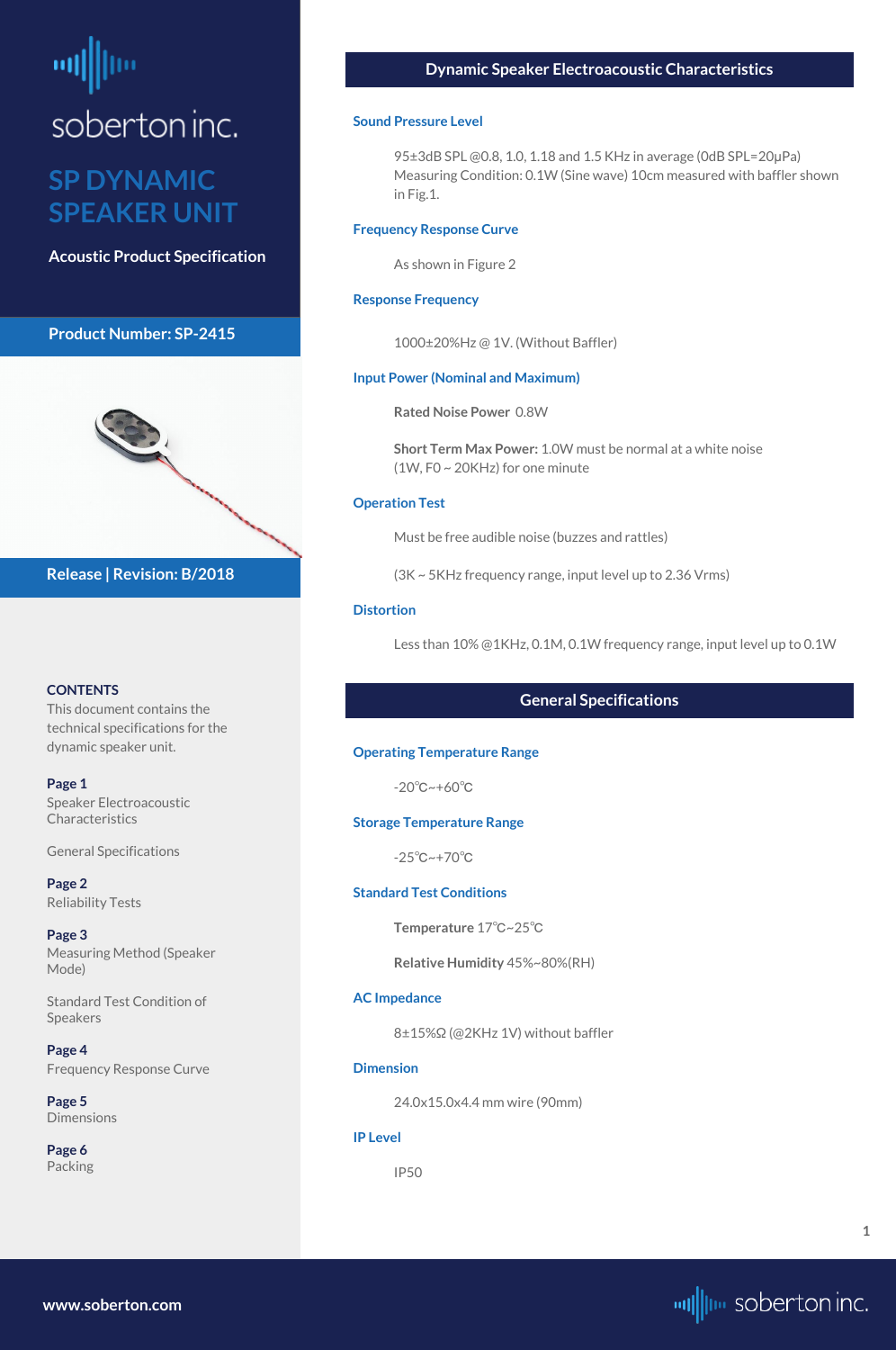# <span id="page-1-0"></span>soberton inc.

#### **SP DYNAMIC SPEAKER UNIT**

**Acoustic Product Specification**

#### **Product Number: SP-2415**



#### **CONTENTS**

**[Page 1](#page-0-0)** [Speaker Electroacoustic](#page-0-0)  **Characteristics** 

This document contains the technical specifications for the dynamic speaker unit.

**[Page 5](#page-4-0) [Dimensions](#page-4-0)** 

[General S](#page-0-0)pecifications

**Page 2** Reliability Tests

**[Page 3](#page-2-0)** [Measuring Method \(Speaker](#page-2-0)  [Mode\)](#page-2-0)

[Standard Test Condition of](#page-2-0)  [Speakers](#page-2-0)

**[Page 4](#page-3-0)** [Frequency Response Curve](#page-3-0)

**[Page 6](#page-5-0)** [Packing](#page-5-0)

**Release | Revision: B/2018**

#### **Reliability Tests**

The sound pressure as specified will neither deviate more than ±3dB from the initial value, nor have any significant damage after any of following testing.

#### **High Temperature Test**

**High Temperature** +60±2℃

**Duration** 96 Hours

#### **Low Temperature Test**

**Low Temperature** -20±2℃

**Duration** 96 hours

#### **Heat Shock Test**

**High Temperature** +60±2℃

**Low Temperature** -20±2℃

**Changeover Time** <30 seconds

**Duration** 1 hour

**Cycle** 100

#### **Humidity Test**

**Temperature** + 40±2℃

**Relative Humidity** 90%~95%

**Duration** 96 hours

#### **Temperature Cycle Test**

**Temperature** -20℃ +60℃

**Duration** 45 minutes 45 minutes

**Temperature gradient** 1~3℃/min

**Cycle** 25

#### **Drop Test**

**Mounted with dummy set mass** 100 g

**Height** 1.5 m

**Cycle** 6 (1 each plain) onto the concrete board

#### **Load Test**

**Speaker mode:** White noise (EIA filter)for 96hours @ 0.8W input power.

**[www.soberton.com](http://www.soberton.com)**

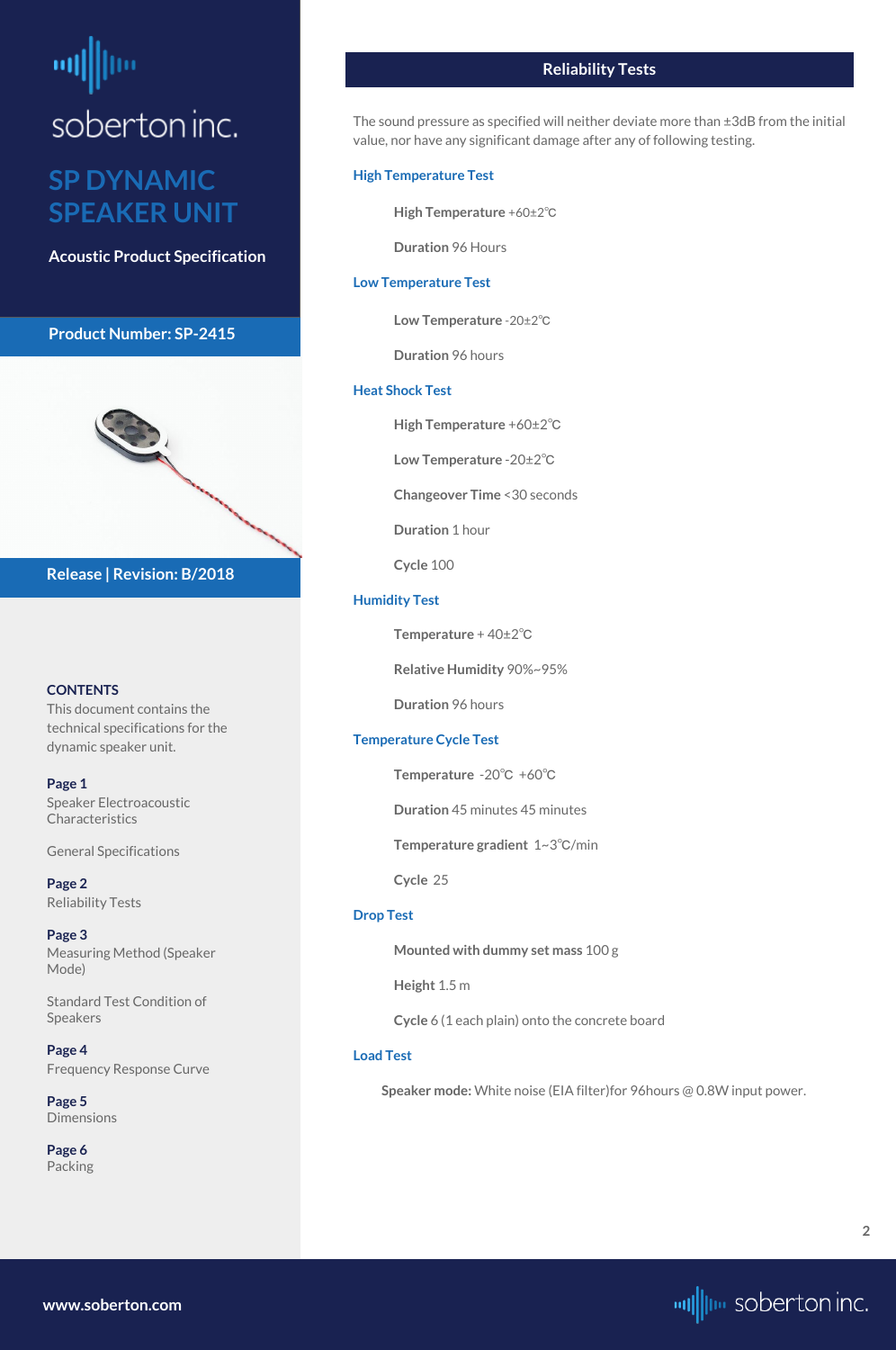## <span id="page-2-0"></span>soberton inc. **SP DYNAMIC SPEAKER UNIT**

**Acoustic Product Specification**

#### **Product Number: SP-2415**



#### **CONTENTS**

[Speaker Electroacoustic](#page-0-0)  **Characteristics** 

This document contains the technical specifications for the dynamic speaker unit.

#### **[Page 1](#page-0-0)**

[General S](#page-0-0)pecifications

**[Page 2](#page-1-0)** [Reliability Tests](#page-1-0)

**Page 3** Measuring Method (Speaker Mode)

Standard Test Condition of Speakers

**[Page 4](#page-3-0)** [Frequency Response Curve](#page-3-0)

**[Page 5](#page-4-0)** [Dimensions](#page-4-0)

**[Page 6](#page-5-0)** [Packing](#page-5-0)

#### **Release | Revision: B/2018**

#### **Measuring Method (Speaker Mode)**

#### **Standard Test Condition**

**Temperature** 15 ~ 35℃

**Relative humidity** 45% ~ 85%

**Atmospheric pressure** 860mbar to 1060mbar

#### **Standard Test Fixture**

**Input Powe**r 0.1W

**Zero Level** -dB

**Mode** TSR

**Potentiometer Range** 50dB

**Sweep Time** 0.5sec

#### **Standard Test Condition of Speaker (Fig. 1)**



**[www.soberton.com](http://www.soberton.com)**

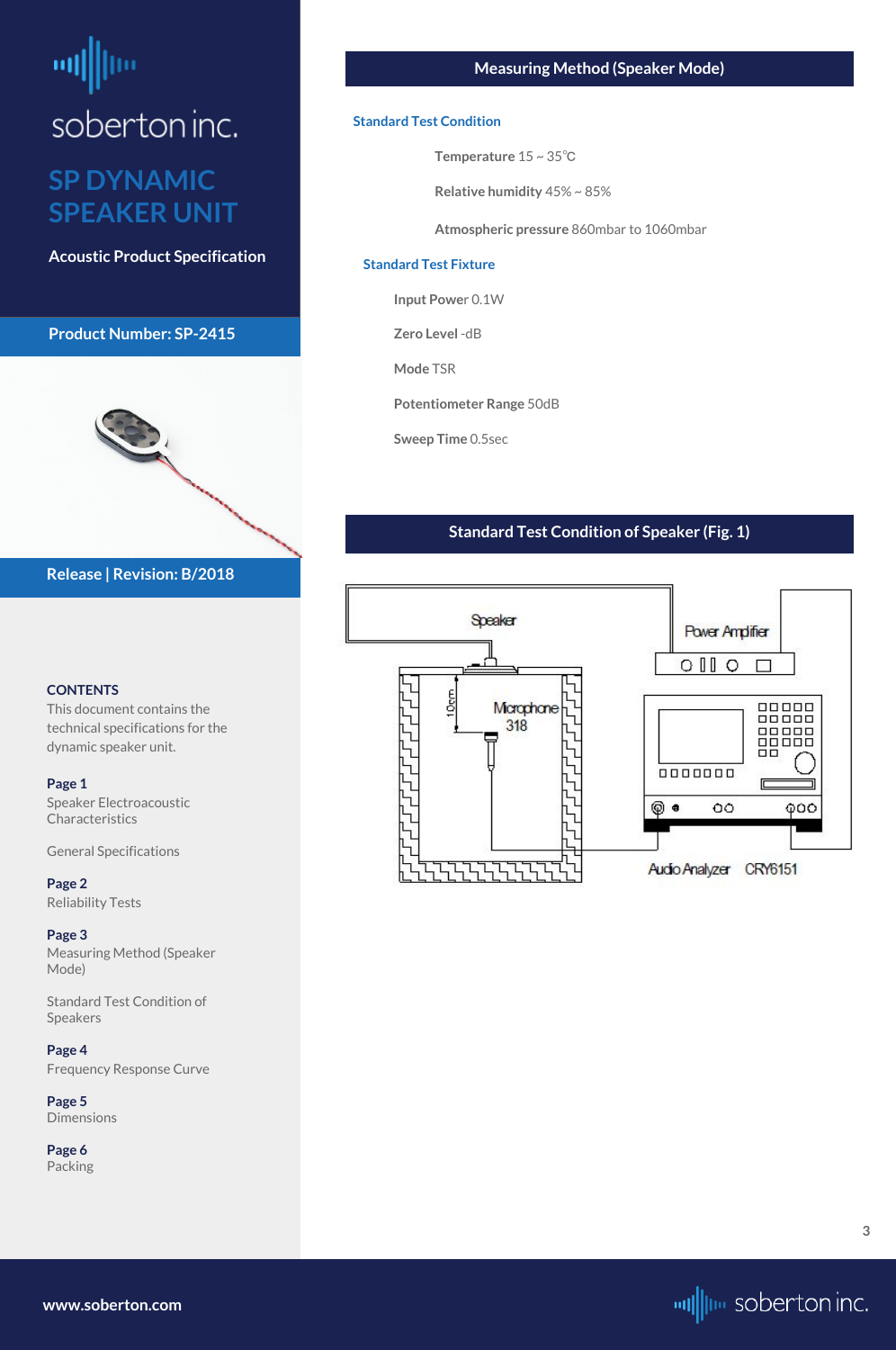## <span id="page-3-0"></span>ᆒ soberton inc. **SP DYNAMIC**

## **SPEAKER UNIT**

**Acoustic Product Specification**

#### **Product Number: SP-2415**



#### **CONTENTS**

[Speaker Electroacoustic](#page-0-0)  **Characteristics** 

This document contains the technical specifications for the dynamic speaker unit.

#### **[Page 1](#page-0-0)**

[General S](#page-0-0)pecifications

**[Page 2](#page-1-0)** [Reliability Tests](#page-1-0)

**[Page 3](#page-2-0)** [Measuring Method \(Speaker](#page-2-0)  [Mode\)](#page-2-0)

[Standard Test Condition of](#page-2-0)  [Speakers](#page-2-0)

**Page 4** Frequency Response Curve

**[Page 5](#page-4-0)** [Dimensions](#page-4-0)

**[Page 6](#page-5-0)** [Packing](#page-5-0)

#### **Release | Revision: B/2018**

#### **Frequency Response Curve (Fig 2.)**



**[www.soberton.com](http://www.soberton.com)**



**4**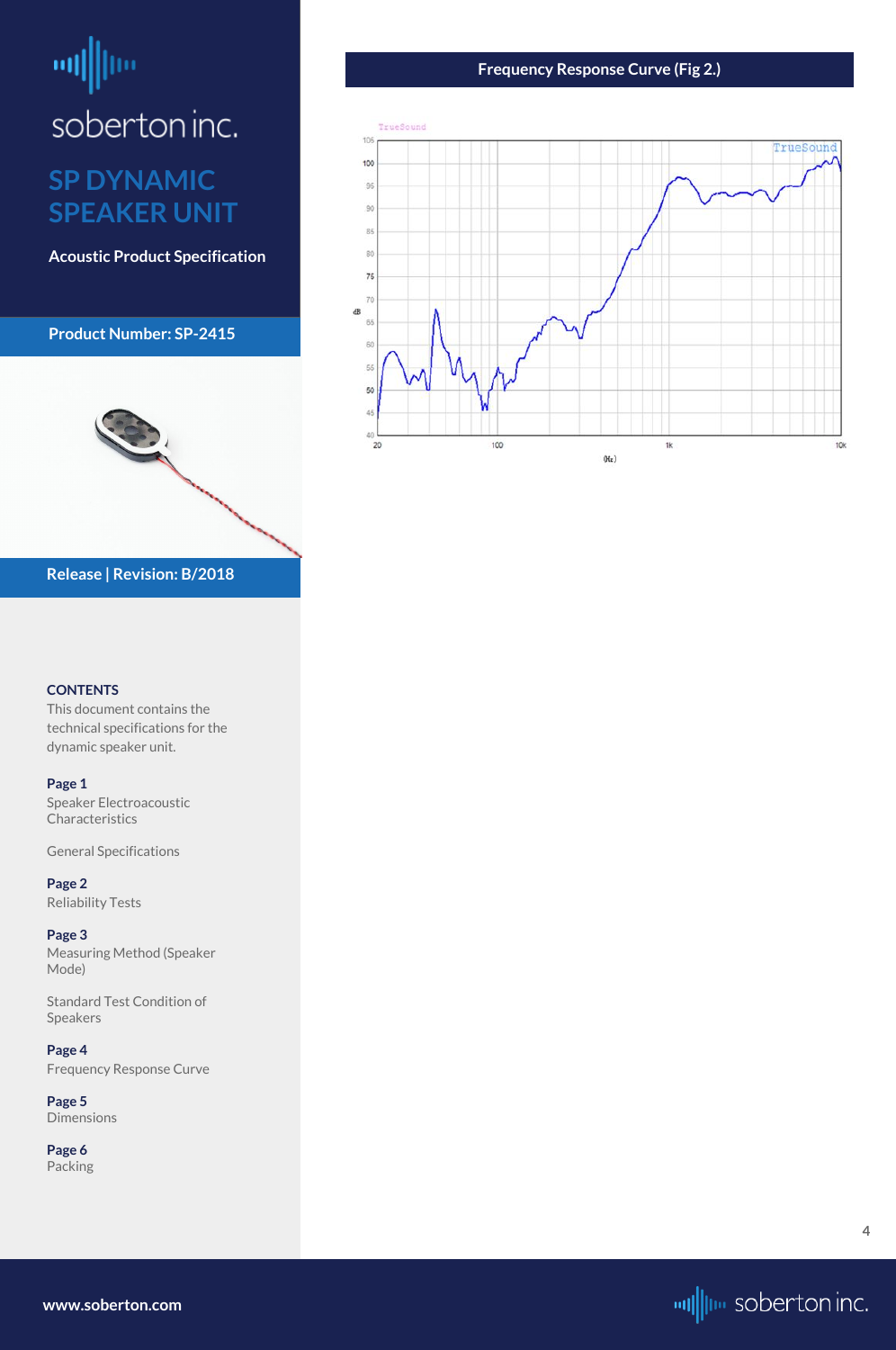<span id="page-4-0"></span>

#### **CONTENTS**

[Speaker Electroacoustic](#page-0-0)  **Characteristics** 

This document contains the technical specifications for the dynamic speaker unit.

#### **[Page 1](#page-0-0)**

[General S](#page-0-0)pecifications

**[Page 2](#page-1-0)** [Reliability Tests](#page-1-0)

**[Page 3](#page-2-0)** [Measuring Method \(Speaker](#page-2-0)  [Mode\)](#page-2-0)

[Standard Test Condition of](#page-2-0)  [Speakers](#page-2-0)

**[Page 4](#page-3-0)** [Frequency Response Curve](#page-3-0)

**Page 5** Dimensions

**[Page 6](#page-5-0)** [Packing](#page-5-0)

**Release | Revision: B/2018**

**[www.soberton.com](http://www.soberton.com)**



| No.            | <b>Part Name</b>        | <b>Material</b>    | Quantity       |
|----------------|-------------------------|--------------------|----------------|
| $\mathbf{1}$   | UL1571<br><b>AWG32#</b> | Red/Black          | $\overline{2}$ |
| $\overline{2}$ | <b>PCB</b>              | FR-4               | $\mathbf{1}$   |
| 3              | Frame                   | <b>PBT</b>         | $\mathbf{1}$   |
| $\overline{4}$ | Magnet                  | Nd Fe B            | $\mathbf{1}$   |
| 5              | Plate                   | <b>SPCC</b>        | $\mathbf{1}$   |
| 6              | Voice Coil              | Copper             | $\mathbf{1}$   |
| 7              | Membrane                | <b>PEN</b>         | $\mathbf{1}$   |
| 8              | Cap                     | <b>SUS303</b>      | $\mathbf{1}$   |
| 9              | Gasket                  | <b>Black Net</b>   | $\mathbf{1}$   |
| 10             | Screen                  | <b>Black Cloth</b> | $\mathbf{1}$   |

### **Dimensions**

Tolerance: ±0.5 (unit: mm)